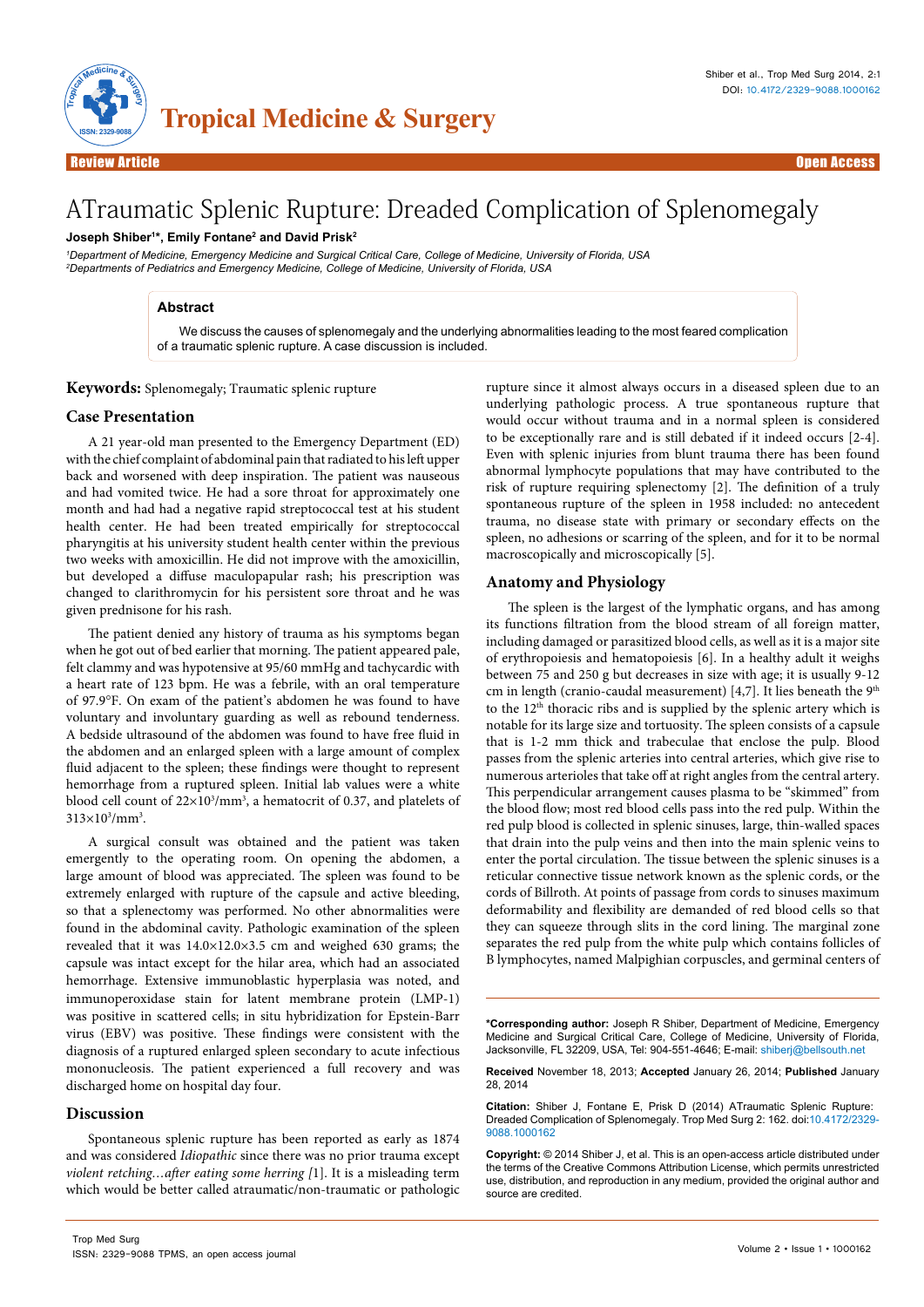Flemming surrounding the T lymphocyte rich per arterial lymphatic sheaths [7-9].

In the presence of splenomegaly, blood flow through the spleen slows, becomes more circuitous, encounters more obstacles, and results in pooling of cells within the cords of Billroth. Erythrocytes have a lifespan of approximately120 days; the spleen removes about 20 mL of aged red blood cells per day; with splenomegaly, greater accumulation of erythrocytes in the spleen may result in a hemolytic anemia. Neutrophils have a half-life of about 6 hours; in some hypersplenic states the removal of neutrophils is augmented and may result in neutropenia. One-third of the total platelet pool is normally contained in the spleen, but with splenomegaly up to 80% of the total platelet population may be sequestered in the spleen and results in thrombocytopenia [7,10]

#### **Splenomegaly**

Splenomegaly has traditionally been diagnosed by the physical exam finding of having a palpable spleen but in one study 16% of patients with such were found to have normal sized spleens by radiologic evaluation of either computerized tomography (CT) scan or ultrasound; physical exam alone is also not very sensitive as up to 30% of patients with acute mononucleosis due to EBV infection thought to have normal splenic size by exam were determined to have splenomegaly by imaging [7,10]. Splenomegaly is defined as cranio-caudal length greater than 13 cm by ultrasound [7]. Massive splenomegaly has previously been defined as a spleen that crossed the midline and reached the iliac crest but also can be diagnoses by CT scan measuring the splenic index (length×width  $\times$ depth) greater than 120 cm<sup>2</sup>, or having a weight greater than 1500 g [7,11,12]. Splenomegaly was found in 0.3% of hospital admission in the U.S. between 1963-1965; an underlying diagnosis was found in 98% of cases but 12% required splenectomy in order to so [7].

# **Diseases Associated with Splenomegaly**

Epstein-Barr virus is a gamma-group herpesvirus (human herpesvirus-4) that usually causes a self-limited disease characterized by the triad of fever, generalized lymphadenopathy, and sore throat [13]. Symptomatic infection peaks at age 15-24 years and up to 30% of college students are affected each year [10]. Incubation is approximately 4-6 weeks followed by a prodrome of fatigue, malaise, and myalgias for 1-2 weeks. Splenomegaly is usually most prominent in the second and third weeks of infection due to proliferation of mononuclear cells within the spleen and occurs in approximately 60% of patients. Although the overwhelming majority of these patients with splenomegaly are asymptomatic, splenic rupture occurs in 0.06-0.5% of cases and is the #1 cause of death from infectious mononucleosis [10,13]. The atypical lymphocytes that are characteristic of the disease are virus-specific cytotoxic T cells and suppressor T cells; these are enlarged cells with an increased amount of cytoplasm, vacuoles, and have indentations of the cell membrane. These atypical lymphocytes heavily infiltrate the spleen and, on histological examination, cause a prominence of splenic follicles and a blurring of the splenic architecture. Pleomorphic blast cells are present in the hyperplasic red pulp. Vascular congestion is coupled with focal and subcapsular hemorrhages. The spleen is very vulnerable to rupture secondary to infiltration of the trabeculae and capsule by atypical lymphocytes. Most ruptures occur by day 21 of illness and very few occur after day 28, so that return to sports should be at least four weeks from onset of illness [10]. The mechanism of rupture is thought to involve two mechanisms: 1) expanding subcapsular hematoma that eventually tears the capsule; 2) valsalva maneuver (cough, sneeze, vomit, or even turning over in bed) increasing the portal venous pressure in an already engorged spleen accompanied by forceful diaphragmatic or abdominal wall contraction causing sudden compression of the spleen [10,13].

In general, there are four major groups of diseases that may cause splenomegaly: 1) those that cause increased demand for splenic function (reticuloendothelial system hyperplasia for removal of defective erythrocytes, extramedullary hematopoesis, and immune hyperplasia), 2) abnormal splenic or portal blood flow (cirrhosis), 3) infiltration of the spleen (intracellular or extracellular depositions and benign or malignant cellular infiltrations), and 4) those of unknown etiology (idiopathic splenomegaly). The most common causes of splenomegaly in the U.S. are hematologic, hepatic disease and infectious [7] (Table 1). However, massive splenomegaly is less common with the vast majority of patients having non-Hodgkin's lymphoma, chronic lymphocytic leukemia (CLL), chronic myelogenous leukemia (CML), hairy cell leukemia, myelofibrosis with myeloid metaplasia, polycythemia rubra vera, essential thrombocythemia, and Gaucher disease [11]. In the tropics, the most common causes of massive splenomegaly include malaria (hyper-reactive malaria), schistosomiasis, and visceral leishmaniasis [14].

Splenomegaly is common in those patients with cirrhosis due to severe portal hypertension; these patients may exhibit a profound thrombocytopenia and leukopenia. In the absence of cirrhosis, splenomegaly and variceal bleeding indicate splenic or portal vein thrombosis [4].

Malaria commonly causes splenomegaly in endemic areas; splenic enlargement due to hyperplasia of the white pulp is likely due to repeated infections with the parasite, especially infections that have been treated multiple times in chloroquine-resistant areas and has a high morality [6,15]. Sub acute bacterial endocarditic may cause splenomegaly as well as severe left upper quadrant pain and pleuritic chest pain secondary to thromboembolic (potentially septic) occlusion of splenic blood flow. Approximately 25-60% of all patients with endocarditis develop splenomegaly if the disease is of long duration [16].

Early sickle cell crisis prior to auto infarction may also cause splenomegaly and abdominal pain however, this is usually present in African-American children before the age of 10. Splenomegaly persists into adulthood in 10% of sickle-cell patients in the West Indies and is associated with high levels of fetal hemoglobin as well as sicklehemoglobin C disease and sickle-Beta Thalasemia [12]. Massive splenic infarction can occur in these patients often precipitated by high altitude, acute chest syndrome or sepsis, and may require urgent splenectomy due to severe complications such as rupture, splenic abscess or pseudocyst formation [12]. Splenomegaly is most commonly asymptomatic in Sarcoidosis but when massive (3% of patients) it also can be a cause of massive splenic infarction [17].

# **Splenic Rupture**

The recognized categories of etiologies of non-traumatic splenic rupture [1,3] (Table 2).

| <b>Infection</b>    | EBV, viral hepatitis, TB, HIV, malaria, endocarditis  |
|---------------------|-------------------------------------------------------|
| Hematological       | lymphoma, CML, CLL, hemoglobinopathies, myelofibrosis |
| Congestive          | cirrhosis, heart failure                              |
| Inflammatory        | Lupus, rheumatoid arthritis, Sarcoidosis              |
| <b>Neoplastic</b>   | hemangiomas, metastases                               |
| <b>Infiltrative</b> | Gaucher's, amyloidosis                                |

**Table 1:** The recognized common etiologies of splenomegaly.